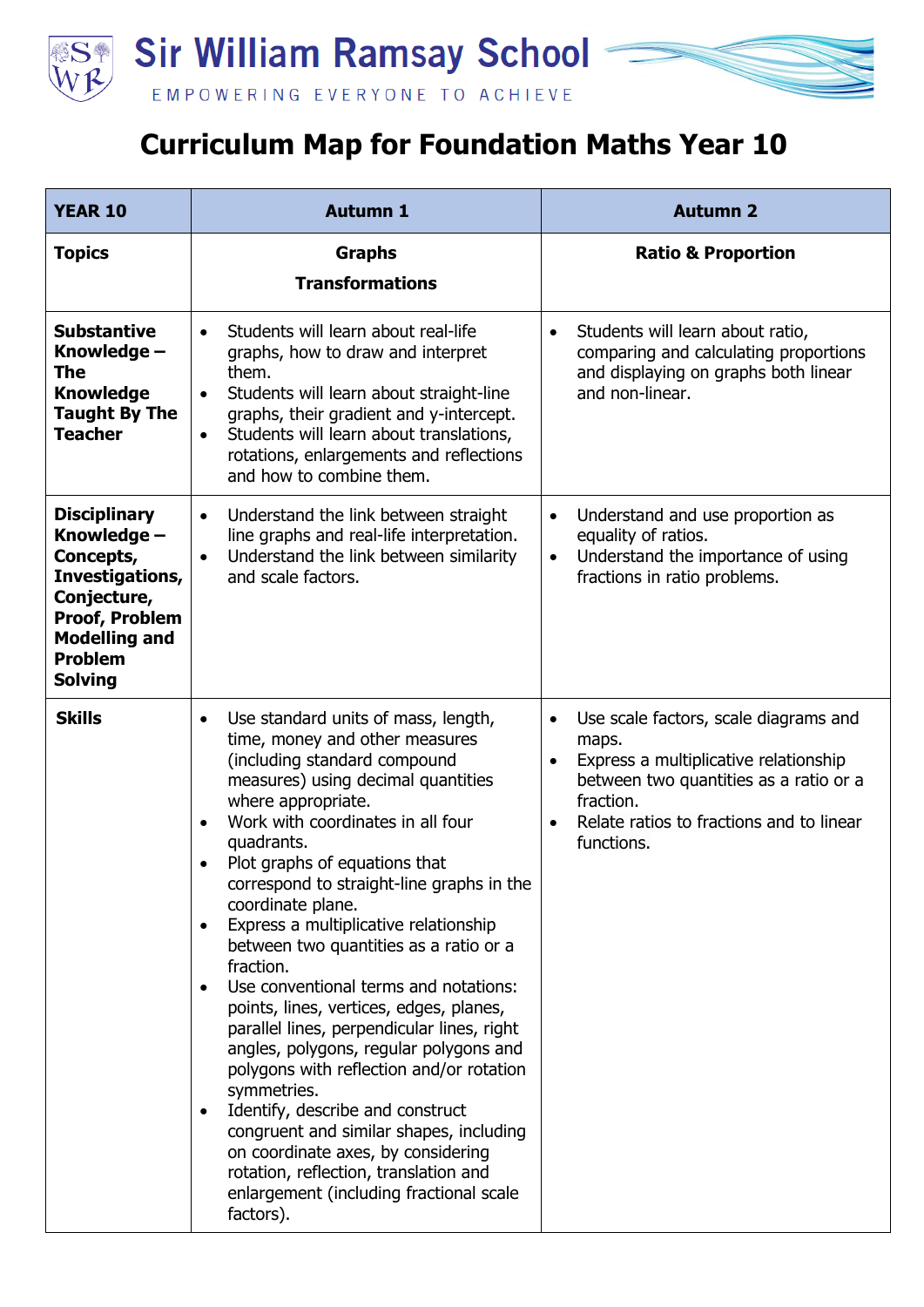| <b>Links To Prior</b><br><b>Learning</b> | Building on the Graphs, Tables and<br>$\bullet$<br>Charts unit to further develop on<br>midpoints and line segments, straight<br>line graphs, gradient of lines,<br>manipulating $y=mx+c$ and real-life<br>graphs including distance time graphs.<br>Building on understanding of basic<br>transformations in order to include<br>combined transformations and use scale<br>factors and centre of enlargements and<br>equations of reflection lines. | Building on basic ratio skills in previous<br>years, sharing ratios and solving<br>worded problem.<br>Developing further sharing and<br>comparing ratios in real life context<br>including the unitary method,<br>recognising direct and inverse<br>proportion graphs and solving complex<br>proportion problems. |
|------------------------------------------|------------------------------------------------------------------------------------------------------------------------------------------------------------------------------------------------------------------------------------------------------------------------------------------------------------------------------------------------------------------------------------------------------------------------------------------------------|-------------------------------------------------------------------------------------------------------------------------------------------------------------------------------------------------------------------------------------------------------------------------------------------------------------------|
| Literacy/<br><b>Numeracy</b>             | The language of graphs and<br>transformations.                                                                                                                                                                                                                                                                                                                                                                                                       | The language of ratio and proportion.<br>Language of ratio                                                                                                                                                                                                                                                        |
| <b>Cross</b><br><b>Curricular</b>        | Any area which uses linear graphs to<br>display results/data such as Science.<br>Any area which transforms shapes such<br>as Art.                                                                                                                                                                                                                                                                                                                    | Any area which uses ratio and<br>proportion such as Science, Geography<br>and Technology.                                                                                                                                                                                                                         |
| <b>Assessment</b>                        | Learning checks throughout with low<br>$\bullet$<br>stakes questioning and starters.<br>Summative assessment at the end of<br>the topic.                                                                                                                                                                                                                                                                                                             | Learning checks throughout with low<br>stakes questioning and starters.<br>Summative assessment at the end of<br>the topic.                                                                                                                                                                                       |

| <b>YEAR 10</b>                                                                                                                                                         | <b>Spring 1</b>                                                                                                                                                                                                                                                                                                                                                                                                                         | <b>Spring 2</b>                                                                                                                                                                                    |
|------------------------------------------------------------------------------------------------------------------------------------------------------------------------|-----------------------------------------------------------------------------------------------------------------------------------------------------------------------------------------------------------------------------------------------------------------------------------------------------------------------------------------------------------------------------------------------------------------------------------------|----------------------------------------------------------------------------------------------------------------------------------------------------------------------------------------------------|
| <b>Topics</b>                                                                                                                                                          | <b>Right Angled Triangles:</b><br><b>Pythagoras &amp; Trigonometry</b><br><b>Probability</b>                                                                                                                                                                                                                                                                                                                                            | <b>Multiplicative Reasoning</b>                                                                                                                                                                    |
| <b>Substantive</b><br>Knowledge -<br>The<br><b>Knowledge</b><br><b>Taught By The</b><br><b>Teacher</b>                                                                 | Students will learn about Pythagoras'<br>$\bullet$<br>Theorem and how to apply it in right-<br>angled triangles.<br>Students will learn about Trigonometry<br>$\bullet$<br>and how to apply it to calculate lengths<br>and angles in right-angled triangles.<br>Students will learn about calculating<br>$\bullet$<br>probabilities for combined events and<br>experimental probability.<br>Students will learn about Venn<br>diagrams. | Students will learn about percentage<br>$\bullet$<br>change and multipliers.<br>Students will learn about the compound<br>$\bullet$<br>measures of density, pressure and<br>speed and their units. |
| <b>Disciplinary</b><br>Knowledge -<br>Concepts,<br>Investigations,<br>Conjecture,<br><b>Proof, Problem</b><br><b>Modelling and</b><br><b>Problem</b><br><b>Solving</b> | Understand the link between sides and<br>$\bullet$<br>angles in triangles.<br>Understand that length is connected<br>$\bullet$<br>with the opposite angle in a triangle.<br>Understand that probability can be<br>$\bullet$<br>applied to more than one event.<br>Understand that probability can be<br>$\bullet$<br>found from tree diagrams and Venn<br>diagrams.                                                                     | Understand that formulae needs to be<br>$\bullet$<br>rearranged changing the subject of a<br>formula to solve problems.                                                                            |
| <b>Skills</b>                                                                                                                                                          | Know the formulae for: Pythagoras'<br>$\bullet$<br>Theorem $a^2 + b^2 = c^2$ and the<br>trigonometric ratios, sine, cosine and<br>tangent; apply them to find angles and                                                                                                                                                                                                                                                                | Use standard units of mass, length,<br>$\bullet$<br>time, money and other measures<br>(including standard compound<br>measures).                                                                   |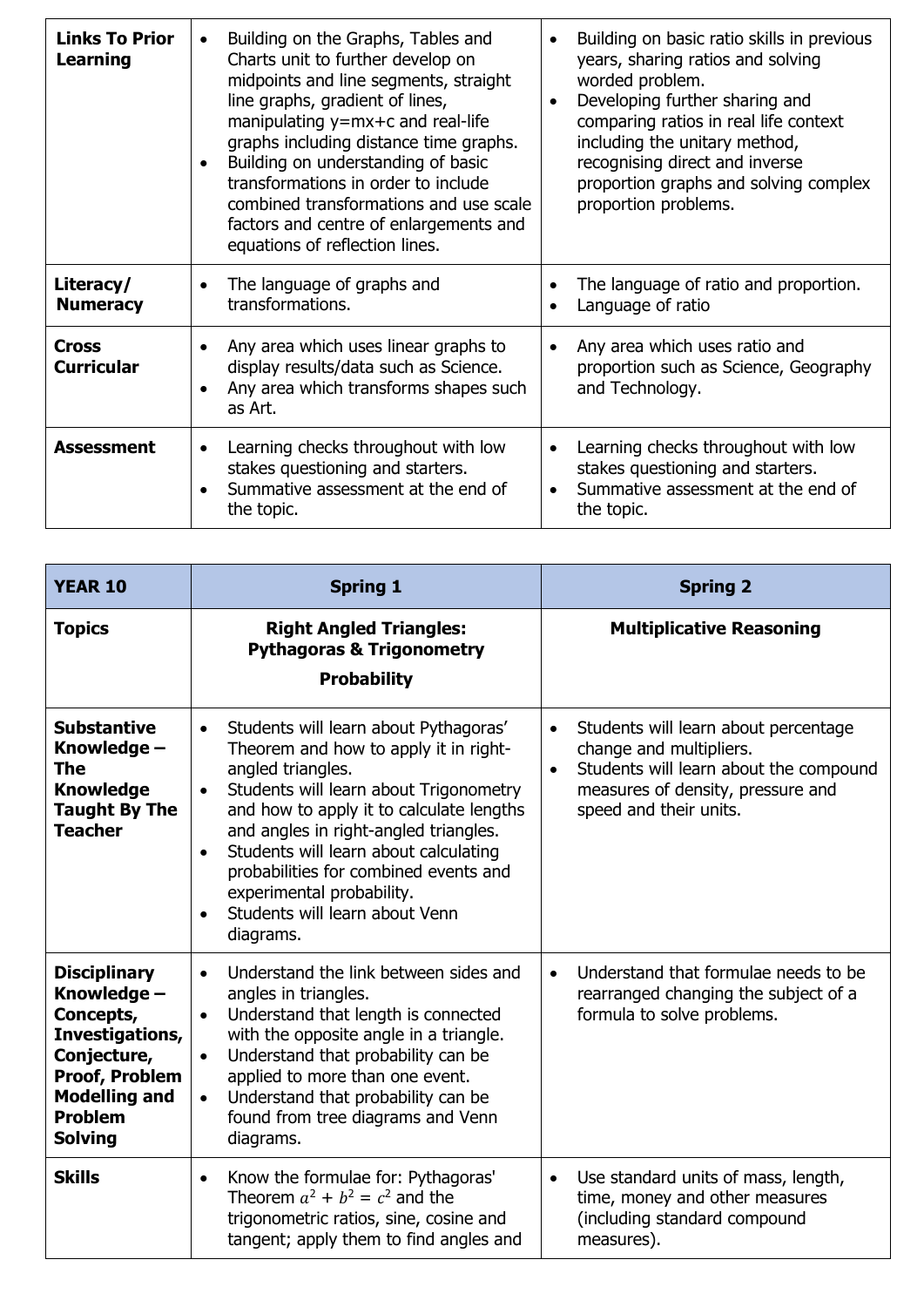|                                          | lengths in right-angled triangles in two<br>dimensional figures.<br>Know the exact values of sin $\theta$ and cos<br>$\theta$ for $\theta = 0^{\circ}$ , 30°, 45°, 60° and 90°;<br>know the exact value of tan $\theta$ for $\theta =$<br>0°, 30°, 45° and 60°.<br>Make links to similarity (including<br>trigonometric ratios).<br>Record, describe and analyse the<br>frequency of outcomes of probability<br>experiments using tables and frequency<br>trees.<br>Apply ideas of randomness, fairness and<br>equally likely events to calculate<br>expected outcomes of multiple future<br>experiments. | Understand and use standard<br>$\bullet$<br>mathematical formulae; rearrange<br>formulae to change the subject.<br>Use compound units such as speed,<br>$\bullet$<br>rates of pay, unit pricing, density and<br>pressure.                                                                                            |
|------------------------------------------|-----------------------------------------------------------------------------------------------------------------------------------------------------------------------------------------------------------------------------------------------------------------------------------------------------------------------------------------------------------------------------------------------------------------------------------------------------------------------------------------------------------------------------------------------------------------------------------------------------------|----------------------------------------------------------------------------------------------------------------------------------------------------------------------------------------------------------------------------------------------------------------------------------------------------------------------|
| <b>Links To Prior</b><br><b>Learning</b> | Building on probability scales and<br>$\bullet$<br>calculating simple probability of<br>independent events, expected<br>probability and finance to further<br>develop understanding of experimental<br>probability.                                                                                                                                                                                                                                                                                                                                                                                       | Building on calculating percentage of<br>$\bullet$<br>amounts, rearranging equations,<br>distance/speed/time in Year 9.                                                                                                                                                                                              |
| Literacy/<br><b>Numeracy</b>             | The language of Pythagoras and<br>$\bullet$<br>Trigonometry.<br>The language of probability and sets.                                                                                                                                                                                                                                                                                                                                                                                                                                                                                                     | The language of multiplicative<br>$\bullet$<br>reasoning including growth and decay<br>The language of compound measures<br>such as speed, distance and time.                                                                                                                                                        |
| <b>Cross</b><br><b>Curricular</b>        | Any areas where the calculation of<br>$\bullet$<br>lengths and angles in right angled<br>triangles is required such as<br>Engineering.<br>Any areas where probability is required<br>such as Business Studies.                                                                                                                                                                                                                                                                                                                                                                                            | Any areas where compound measures<br>(density, pressure and speed) are used<br>such as Science and Technology.<br>Any area where volume and capacity<br>are used such as Science and<br>Technology.<br>Any areas where percentage change is<br>$\bullet$<br>used such as Science, Business Studies<br>and Geography. |
| <b>Assessment</b>                        | Learning checks throughout with low<br>stakes questioning and starters.<br>Summative assessment at the end of<br>$\bullet$<br>the topic.                                                                                                                                                                                                                                                                                                                                                                                                                                                                  | Learning checks throughout with low<br>stakes questioning and starters.<br>Summative assessment at the end of<br>the topic.                                                                                                                                                                                          |

| <b>YEAR 10</b>                                                                                                | <b>Summer 1</b>                                                                                                                                                                                                                                                                       | <b>Summer 2</b>                                                                                                                                                                                                      |
|---------------------------------------------------------------------------------------------------------------|---------------------------------------------------------------------------------------------------------------------------------------------------------------------------------------------------------------------------------------------------------------------------------------|----------------------------------------------------------------------------------------------------------------------------------------------------------------------------------------------------------------------|
| <b>Topics</b>                                                                                                 | <b>Constructions, Loci &amp; Bearings</b><br><b>Quadratics Equations &amp; Graphs</b>                                                                                                                                                                                                 | Perimeter, Area & Volume                                                                                                                                                                                             |
| <b>Substantive</b><br>Knowledge -<br><b>The</b><br><b>Knowledge</b><br><b>Taught By The</b><br><b>Teacher</b> | Students will learn about the properties<br>$\bullet$<br>of 3D shapes.<br>Students will learn to draw and<br>$\bullet$<br>interpret plans and elevations.<br>Students will learn how to construct and<br>read diagrams accurately using<br>compasses, bearings and scale<br>drawings. | Students will learn about the length of<br>٠<br>arc and area of a sector within circles.<br>Students will learn about the volumes of<br>٠<br>cylinders, cones, pyramids, spheres and<br>associated composite shapes. |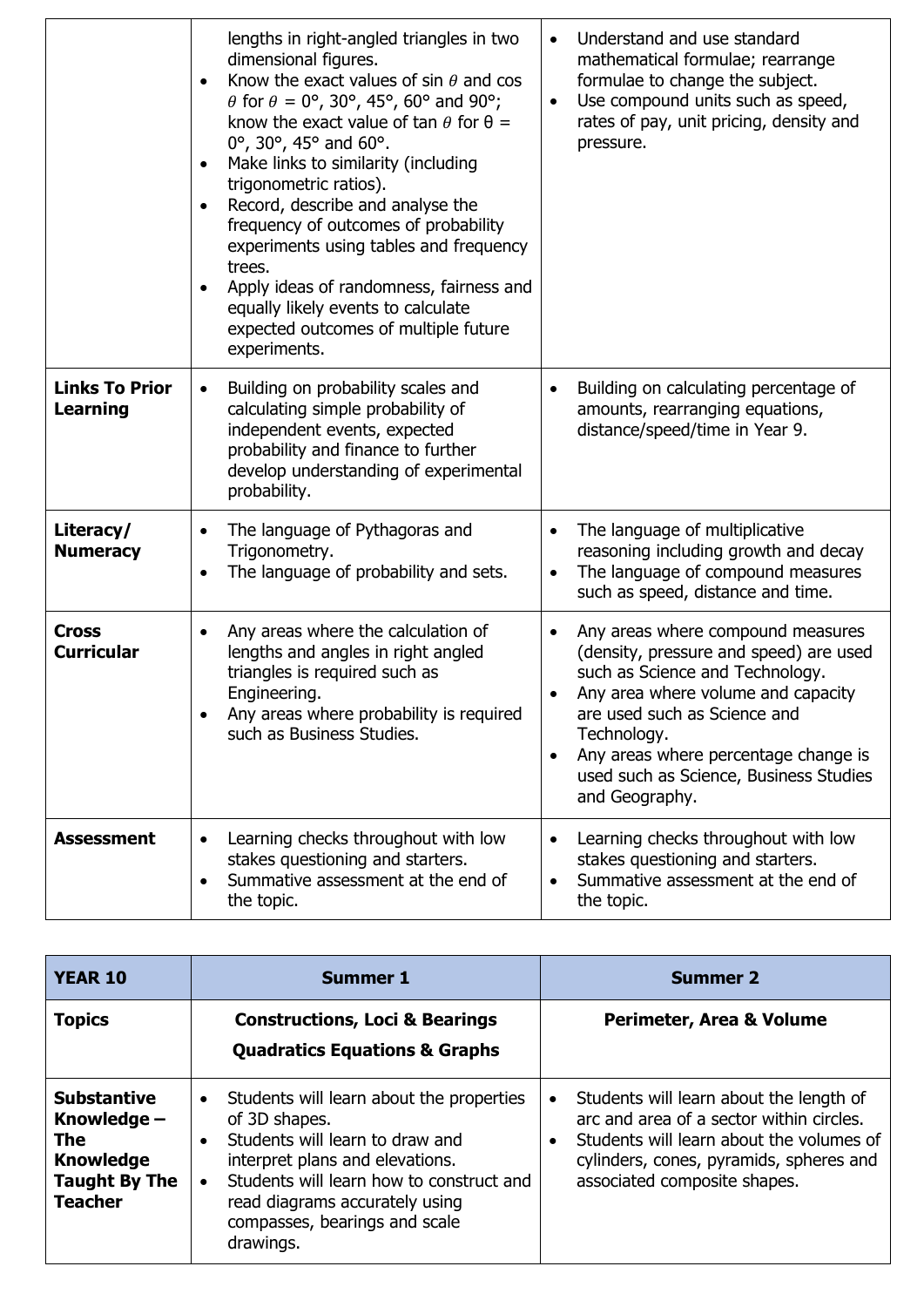|                                                                                                                                                                        | Students will learn about locus and how<br>to draw it.<br>Students will learn about quadratic<br>functions, their factorisation and<br>plotting on graphs.<br>Students will learn how to solve<br>quadratic equations using factorisation<br>and graphs.                                                                                                                                                                                                                                                                                                                                                                                                                                                                                                                                 |                                                                                                                                                                                                                                                                                                                                                                                                                                                                                                                                          |
|------------------------------------------------------------------------------------------------------------------------------------------------------------------------|------------------------------------------------------------------------------------------------------------------------------------------------------------------------------------------------------------------------------------------------------------------------------------------------------------------------------------------------------------------------------------------------------------------------------------------------------------------------------------------------------------------------------------------------------------------------------------------------------------------------------------------------------------------------------------------------------------------------------------------------------------------------------------------|------------------------------------------------------------------------------------------------------------------------------------------------------------------------------------------------------------------------------------------------------------------------------------------------------------------------------------------------------------------------------------------------------------------------------------------------------------------------------------------------------------------------------------------|
| <b>Disciplinary</b><br>Knowledge -<br>Concepts,<br>Investigations,<br>Conjecture,<br><b>Proof, Problem</b><br><b>Modelling and</b><br><b>Problem</b><br><b>Solving</b> | Understand the link between<br>$\bullet$<br>constructions angles and loci.<br>Understand the link between 3D and 2D<br>$\bullet$<br>plans and elevations.<br>Understand the link between quadratic<br>$\bullet$<br>equations and quadratic graphs.                                                                                                                                                                                                                                                                                                                                                                                                                                                                                                                                       | Understand and use standard<br>mathematical formulae; rearrange<br>formulae to change the subject.<br>Understand how cross-sectional area<br>$\bullet$<br>links to volume.                                                                                                                                                                                                                                                                                                                                                               |
| <b>Skills</b>                                                                                                                                                          | Use scale factors, scale diagrams and<br>maps.<br>Use the standard ruler and compass<br>$\bullet$<br>constructions (perpendicular bisector of<br>a line segment, constructing a<br>perpendicular to a given line from/at a<br>given point, bisecting a given angle);<br>use these to construct given figures and<br>solve loci problems; know that the<br>perpendicular distance from a point to a<br>line is the shortest distance to the line.<br>Construct and interpret plans and<br>$\bullet$<br>elevations of 3D shapes.<br>Identify and interpret roots, intercepts,<br>turning points of quadratic functions<br>graphically; deduce roots algebraically.<br>Solve quadratic equations algebraically<br>$\bullet$<br>by factorising; find approximate<br>solutions using a graph. | Calculate exactly with multiples of $\pi$ .<br>Identify and apply circle definitions and<br>$\bullet$<br>properties, including:<br>centre, radius, chord, diameter,<br>circumference, tangent, arc, sector and<br>segment.<br>Know the formulae: circumference of a<br>$\bullet$<br>circle = $2\pi r = \pi d$ , area of a circle =<br>$\pi r^2$ ; calculate:<br>perimeters of 2D shapes, including<br>circles; areas of circles and composite<br>shapes; surface area and volume of<br>spheres, pyramids, cones and<br>composite solids. |
| <b>Links To Prior</b><br><b>Learning</b>                                                                                                                               | Building on measures and drawing<br>$\bullet$<br>accurate lines and shapes in order to<br>recognise and know properties of 3D<br>shapes, plans and elevations, scale<br>drawings and maps, loci and bearings.<br>Building on algebraic knowledge from<br>$\bullet$<br>the Algebra and Graphs units.                                                                                                                                                                                                                                                                                                                                                                                                                                                                                      | Building on previous unit of finding the<br>area of trapeziums, surface area and<br>volume of prisms.                                                                                                                                                                                                                                                                                                                                                                                                                                    |
| Literacy/<br><b>Numeracy</b>                                                                                                                                           | The language of constructions, loci and<br>bearings.<br>The language of factorisation, quadratic<br>$\bullet$<br>functions and equations.                                                                                                                                                                                                                                                                                                                                                                                                                                                                                                                                                                                                                                                | The language of area, volume, capacity<br>and 3D shapes.                                                                                                                                                                                                                                                                                                                                                                                                                                                                                 |
| <b>Cross</b><br><b>Curricular</b>                                                                                                                                      | Any areas where constructions, loci or<br>bearings are used such as Geography<br>and Technology.<br>Any areas where quadratics are used<br>$\bullet$<br>such as Technology, Science and<br>Engineering.                                                                                                                                                                                                                                                                                                                                                                                                                                                                                                                                                                                  | Any areas linked to circles and volumes<br>such as Science, Technology,<br>Architecture and Engineering.                                                                                                                                                                                                                                                                                                                                                                                                                                 |